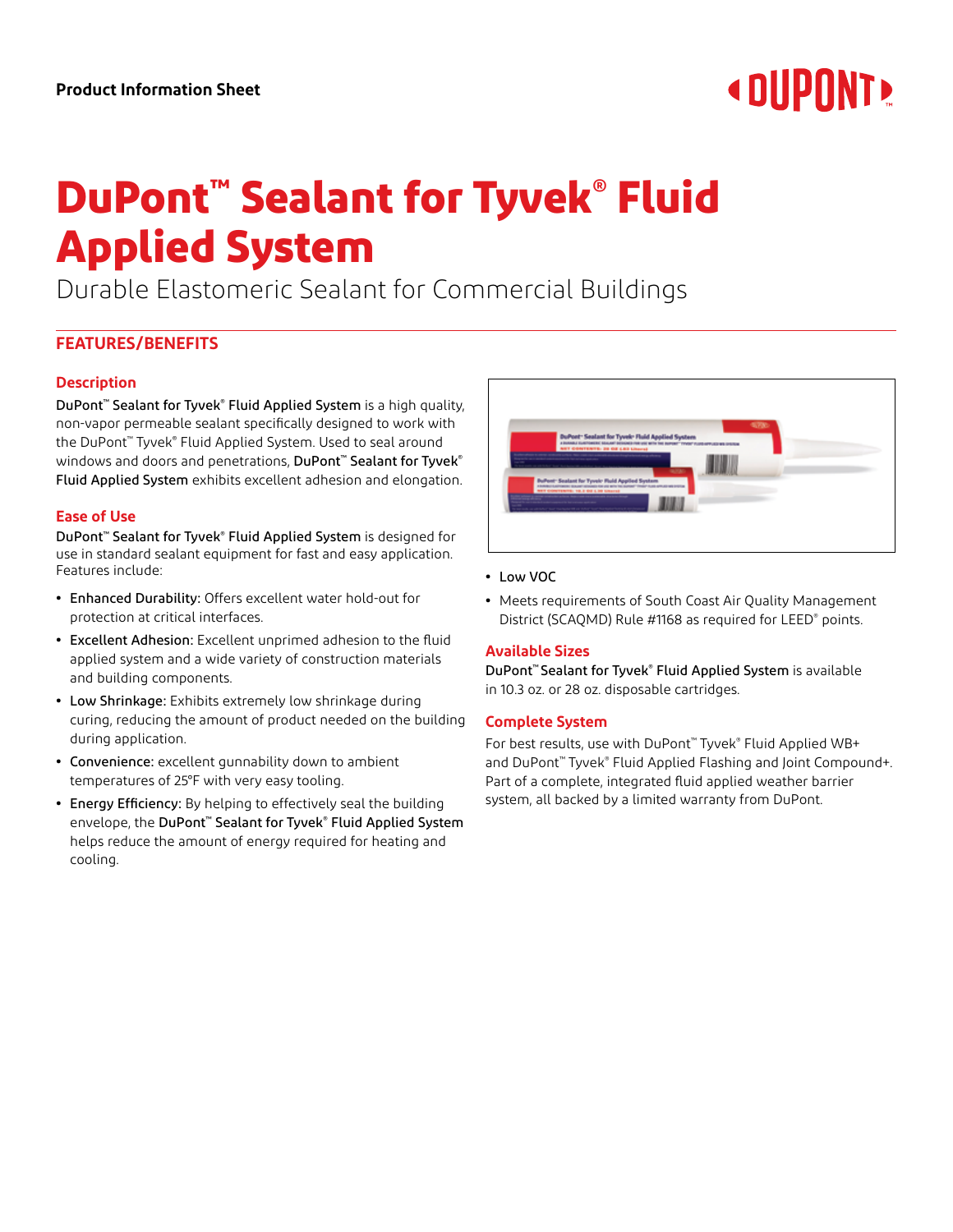# **PROPERTIES**

Please contact your local DuPont™ Tyvek® Specialist before writing specifications around this product. Typical properties can be found in Table 1.

#### **TABLE 1: Typical Physical Properties – DuPont™ Sealant for Tyvek® Fluid Applied System**

| <b>Test Method</b> | Property                                                                                              | Unit              | Value                      |
|--------------------|-------------------------------------------------------------------------------------------------------|-------------------|----------------------------|
| ASTM C732          | Artificial Weathering /<br>Aging Effects                                                              | Pass/Fail         | PASS                       |
| ASTM C920          | Classification of Sealants                                                                            |                   | Class 25, Grade NS, Type S |
| ASTM C639          | Rheological Properties / Sealant Slump                                                                | mm                | PASS                       |
| ASTM C 661         | Hardness / Durometer Test                                                                             | Shore A           | PASS, mean - 40            |
| ASTM C679          | Tack Free Time                                                                                        | minutes           | PASS                       |
| C920 (C794)        | Adhesion-in-Peel                                                                                      | PLI               | PASS                       |
| C920 (C793)        | Accelerated Weathering / Low Temperature<br>Flexibility 180 degree bend<br>(x" mandrel @ y degrees F) | Pass/Fail         | PASS                       |
| C1183B             | Extrusion Rate (B)                                                                                    | q/s               | 5.36                       |
| <b>ASTM C1250</b>  | <b>VOC</b>                                                                                            | % (by wt.)<br>q/L | $2$<br>25-30               |

# **INSTALLATION**

#### **Preparation**

- **•** Use when ambient temperatures are above 25°F (-4°C).
- **•** Remove all surface dust, dirt and loose mortar. Mortar joints in concrete block and voids in poured concrete shall be filled flush and smooth and allowed to cure for a minimum of 24 hours.
- **•** Surfaces may be damp but not wet and must be clean, free from frost, grease, dirt, or other contaminants and must be reasonably smooth.

#### **Application**

**•** Use DuPont™ Sealant for Tyvek® Fluid Applied System to fill all voids between the window and flashing. Apply a bead, then smooth. Inspect for gaps or pinholes and repair as necessary.

#### **Curing**

- **•** DuPont™ Sealant for Tyvek® Fluid Applied System is tack-free or dry-to-touch within 1 hour at 70°F and 50% relative humidity. Cure occurs within 24 hours at 70°F and 50% relative humidity.
- **•** Tack-free time and complete cure will vary with temperature, humidity and substrate conditions.

# **TESTING**

#### **Applicable Standards**

DuPont™ Sealant for Tyvek® Fluid Applied System meets the requirements of the following industry specifications and standards:

**•** ASTM C-920, Grade NS, Type S.

## **Limitations**

DuPont™ Sealant for Tyvek® Fluid Applied System is not recommended for use with asphalt-based adhesives.

#### **Satisfaction Guarantee**

If not completely satisfied with this product's performance when used specifically as directed, contact DuPont de Nemours, Inc., at 1-800-448-9835, and upon mailing in your proof of purchase you will receive, at the discretion of DuPont, either a refund of your purchase price or a replacement of the product. No warranties, express or implied, extend beyond the description on this label.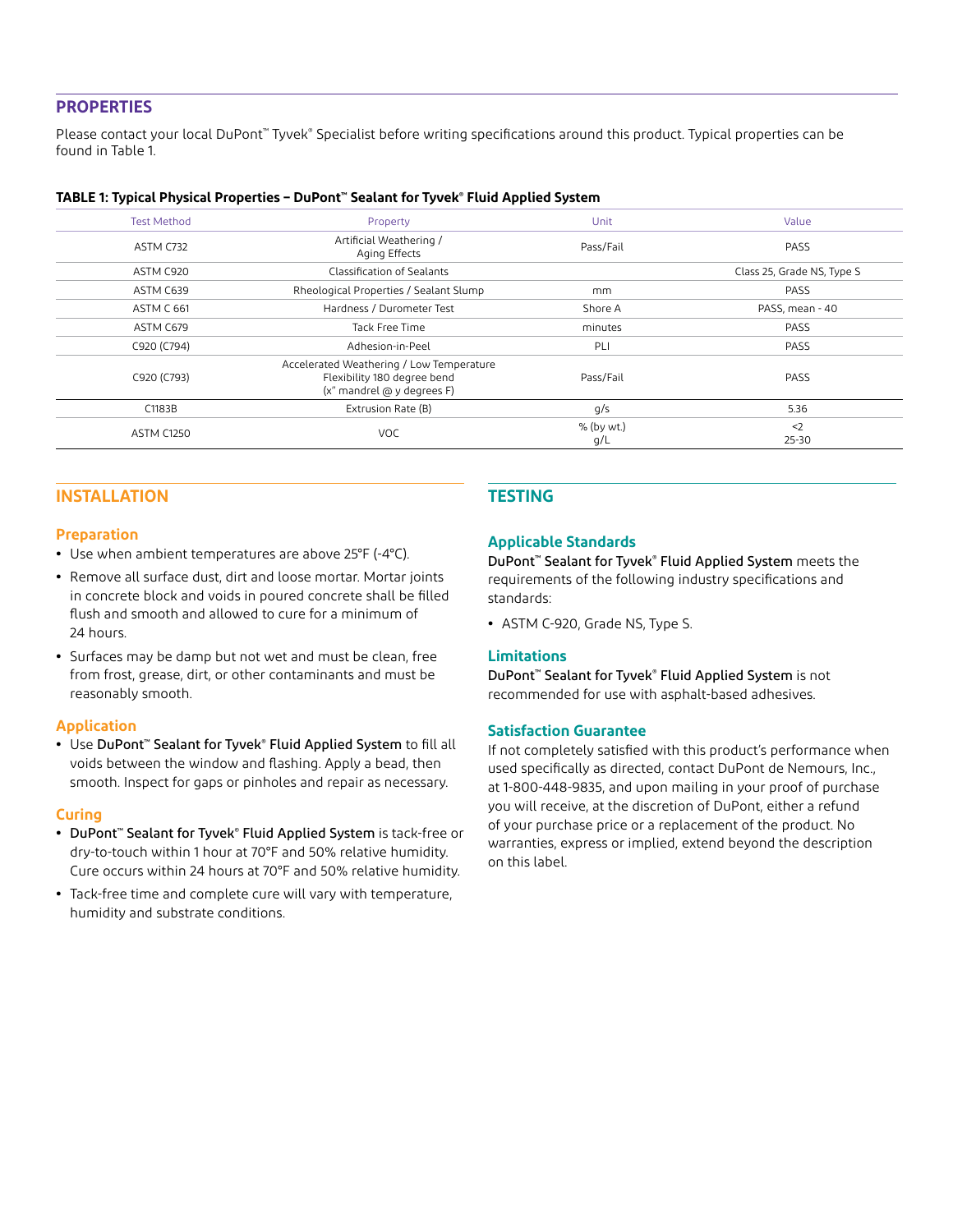# **HANDLING**

#### **Precautionary Statements**

- **•** CAUTION: Use only as directed. Avoid contact with eyes. First Aid: Eye Contact; Wash thoroughly with water. If irritation persists, contact a physician. Skin Contact; Rinse thoroughly with citrus-based cleaners. KEEP OUT OF REACH OF CHILDREN.
- **•** DuPont™ Sealant for Tyvek® Fluid Applied System should be covered with the façade within 9 months to limit UV exposure. Follow facade manufacturer's installation and maintenance requirements in order to maintain water holdout.

## **Clean Up and Purge**

- **•** Clean tools with mineral spirits, citrus-based cleaners, or gel-based paint stripper.
- **•** Please refer to *DuPont™ Tyvek® Fluid Applied Flashing Installation Guidelines* for complete instructions.

# **Shelf Life and Storage**

- **•** DuPont™ Tyvek® Fluid Applied products should be stored in a clean, dry environment, 50° – 80°F, (10° – 27°C). Storage of the products in temperatures outside that range for short periods of time can be acceptable.
- **•** The shelf life for DuPont™ Sealant for Tyvek® Fluid Applied System is 12 months for an unopened container.
- **•** Please refer to the DuPont™ Tyvek® Fluid Applied FAQs for further information.